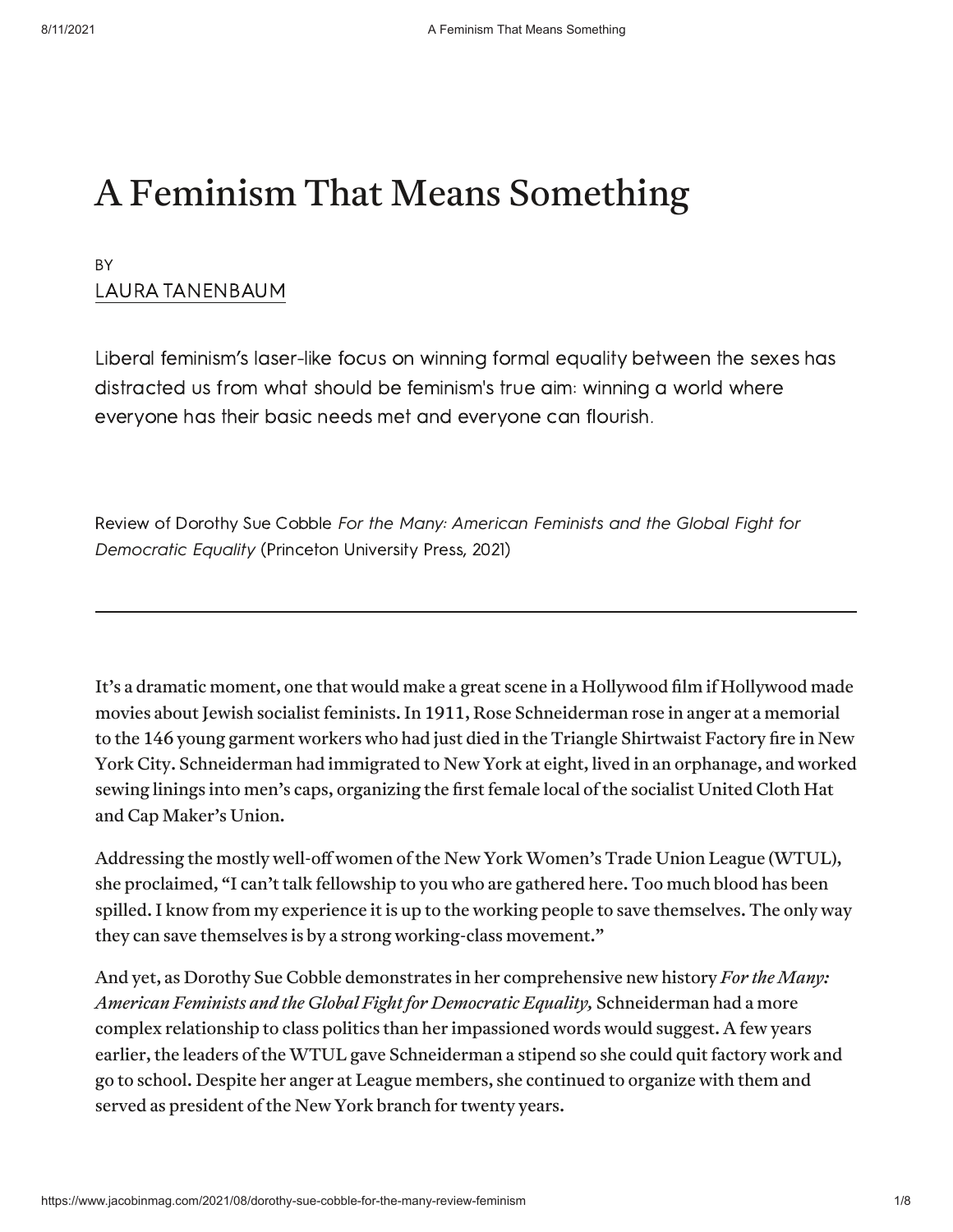Schneiderman fought for suffrage but saw it as inadequate for meeting the needs of working women. She clashed with well-off feminists and male unionists alike. She ran for office under the Socialist Party banner, but later befriended Eleanor Roosevelt and served in FDR's cabinet as the only woman member of the National Recovery Administration.

Though Schneiderman's life was particularly dramatic, Cobble's book is brimming with stories of women who similarly moved in and out of unions, feminist organizations, and government posts. While many accounts of conflicting feminist traditions focus on ideological or identity-based differences, Cobble's interest is in the nuts and bolts of organizing and organizations.

She mostly refrains from editorializing about contemporary parallels and lets her meticulously documented history speak for itself. But many of the tactical dilemmas that Schneiderman and other activists faced will be familiar to the Left today. Should we pressure a recalcitrant union from within, perhaps by forming a caucus? Or should we create a separate organization? What about a third party? And if you take a government post in a (somewhat) sympathetic government, what if you face disappointment? How long should you carry on?

# Liberal Feminism and "Full Rights Feminism"

Cobble, who helped pioneer the history of women and labor in the US with books on waitress unions and the feminization of the working class, here identifies a tradition she terms "full rights feminism" that spans the twentieth century.

She begins with the founding of the WTUL in 1903, documenting their alliances with the National Consumer's League — founded by socialist Florence Kelley — and the settlement house movement, which sought to provide for the material needs of the growing industrial working class while also offering community spaces for political and cultural activities. From there, she details the work of organizers and activists who saw formal equality between the sexes as insufficient, viewing social and economic rights as essential to women's freedom.

This may sound like a rough definition of socialist feminism, and at times, it feels like a way to avoid parsing the distinctions between liberals, social democrats, socialists, and communists.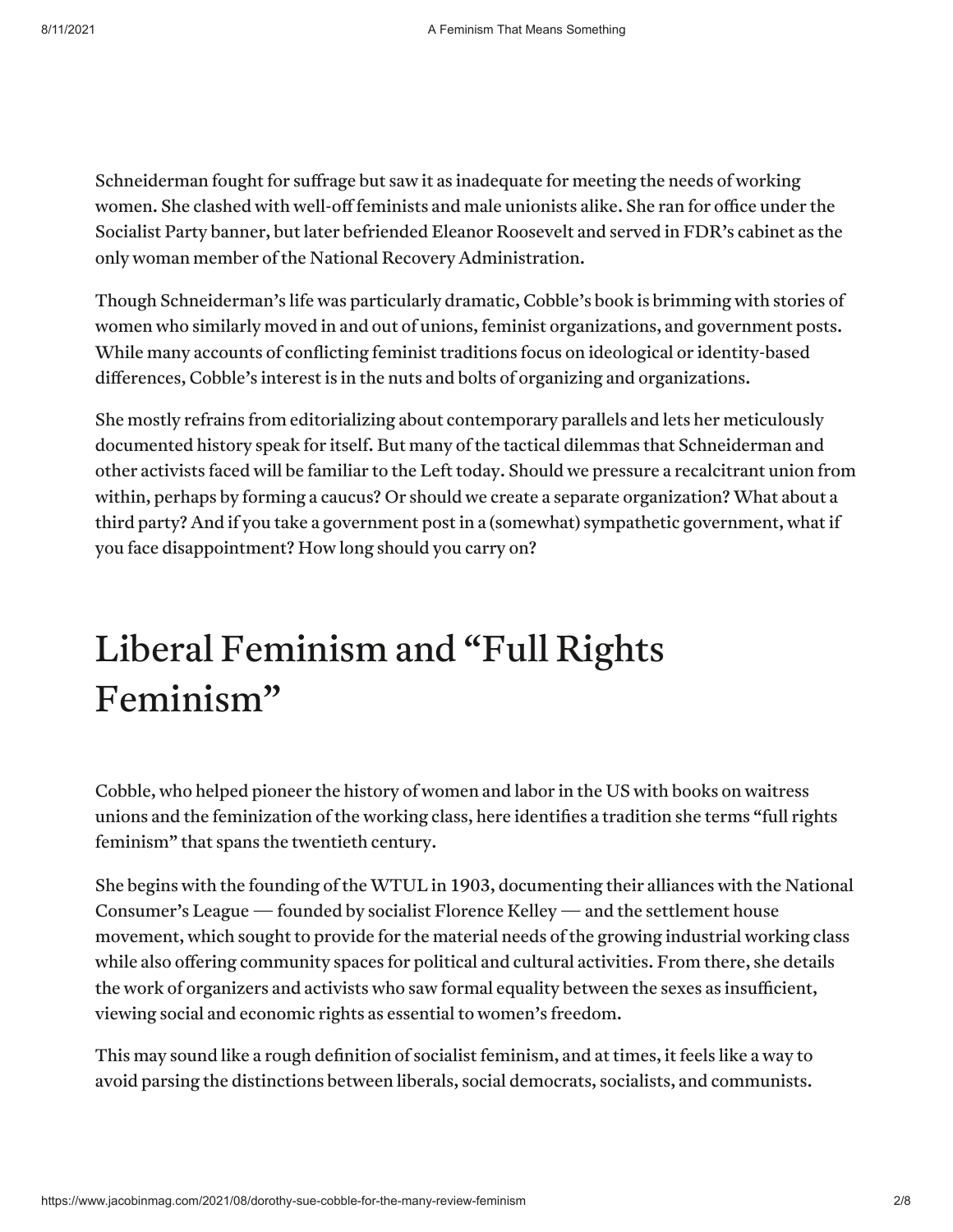Nevertheless, it's striking how much of this vision Cobble's subjects shared across differences of race, ethnicity, generation, and nationality. It's also striking — and more than a little depressing — that their critiques of what is sometimes called "liberal" feminism but might be more appropriately called "less-than-full rights" feminism remain so relevant.

A century ago, following the passage of the Nineteenth Amendment, Alice Paul, founder of the New Women's Party, brushed aside calls for the NWP to organize against racialized voting barriers like poll taxes, literacy tests, and citizenship exclusions. Instead, Paul's NWP forged ahead with a laser focus on winning formal legal equality through the Equal Rights Amendment (ERA).

During the fights over the ERA in the 1970s, the idea that formal equality might hurt women by eliminating protections was the province of the Right. But during the 1920s, the WTUL criticized the NWP's fixation on the ERA in part because it threatened protections for pregnant women, mothers, and children in the workforce.

The WTUL wanted higher wages and protections extended to all, but it saw fair labor standards for women and children as a wedge that might open the way. While the debate around protective legislation has largely been understood as pitting male-dominated unions against feminists, Cobble shows it was really a debate between competing visions of feminism  $\sim$  one that would play out on the international scene as well.

If there was a case to be made that focusing on formal equality served working-class women, Paul and the NWP did a poor job making it, siding with business in their anti-union "open shop" campaign. Paul's response to the demands of labor-based feminism echoes that of liberal feminists today, who bemoan why the "simple" question of equal rights is so difficult to achieve: "Most reforms," Paul asserted, "most problems are complicated. But to me there is nothing complicated about ordinary equality."

Yet the fate of the ERA, which was ultimately defeated in 1982, suggests that Paul's "ordinary" equality was quite complicated. As with liberalism more broadly, the problem is not only the insufficiency of its goals, but its inability to realize them without a broader vision.

The parallels to today are obvious: the undue focus on formal equality now means fighting for equal stature in workplaces that are inhumane for everyone. And yet, the NWP's vision has shaped our understanding of feminism's trajectory in the US: a nearly century-long struggle for suffrage, followed by a dark period that lasted until the explosion of feminist consciousness in the sixties and seventies.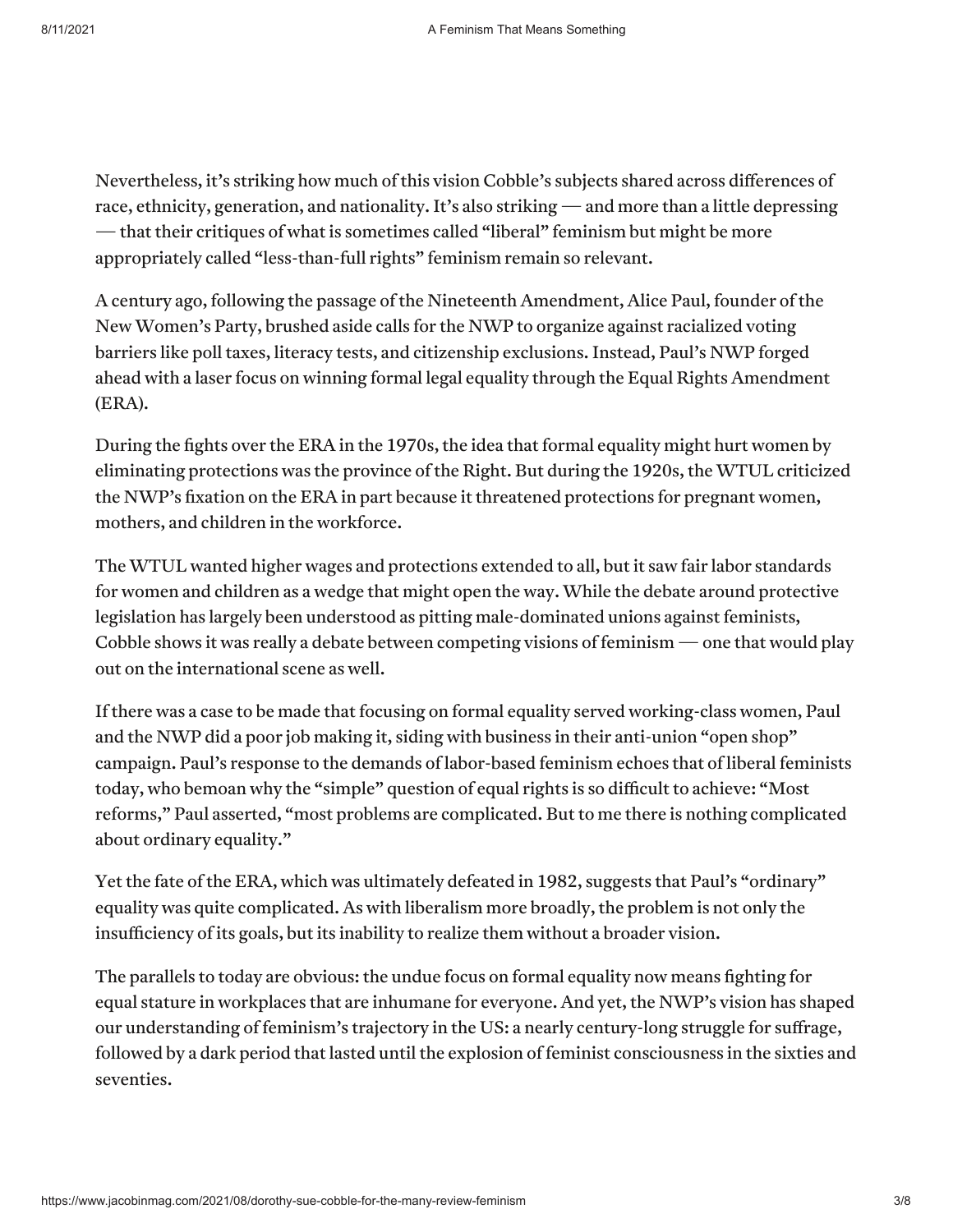Cobble sees the ebbs and flows differently. She argues that the New Deal era was a high-water mark for the influence of full-rights feminists. The most expansive policies and visions of that time, both realized and unrealized, came from feminists who sought greater labor protections and a social welfare system outside of wage labor.

### From the New Deal to the Second Wave

Cobble tells her story of the New Deal through the era's full-rights feminists, who often deployed a strategy of working within existing institutions while harnessing agitation from outside.

Schneiderman, formerly loyal to the Socialist Party, grew closer to the Democratic Party and became a friend and advisor to Eleanor Roosevelt. In office, she bucked the xenophobia of many labor leaders, using her National Recovery Administration position to argue for equal wage standards for Puerto Rico. Mary McLeon Bethune, who as a leader of the National Association of Colored Women advocated for domestic workers, led the informal "Black Cabinet" of federal officials pushing for anti-discrimination and anti-lynching laws; she later became an advocate for anti-colonialism within the United Nations.

In Cobble's telling, the labor secretary herself was a "full-rights feminist." Frances Perkins filled the department with women dedicated to social welfare, pushed for Social Security and a "cradle to the grave system of social insurance against unemployment, poverty, and ill health," and fought against the deportation of longshoreman leader and radical Harry Bridges when the AFL refused to do (Perkins came to her politics as a college student, studying with none other than Florence Kelley.)

The radical tide shaped the lives of a new generation of feminists from a range of backgrounds. Esther Peterson broke with her Mormon family to organize with teachers and garment workers. Maida Springer, whose family migrated from Panama to New York, became a leader in her dressmaker's union. Springer and her comrades found community at the Bryn Mawr Summer School for working-class women, "the Farm" retreats of New Dealers, and camps like Tera, a New Deal "she-she-she camp" where gender and racial justice pioneer Pauli Murray lived and worked.

Feminists in this period were at the forefront of the interracial union organizing and anti-fascism of the Amalgamated Clothing Workers and the ILGWU. New Deal feminists took a leading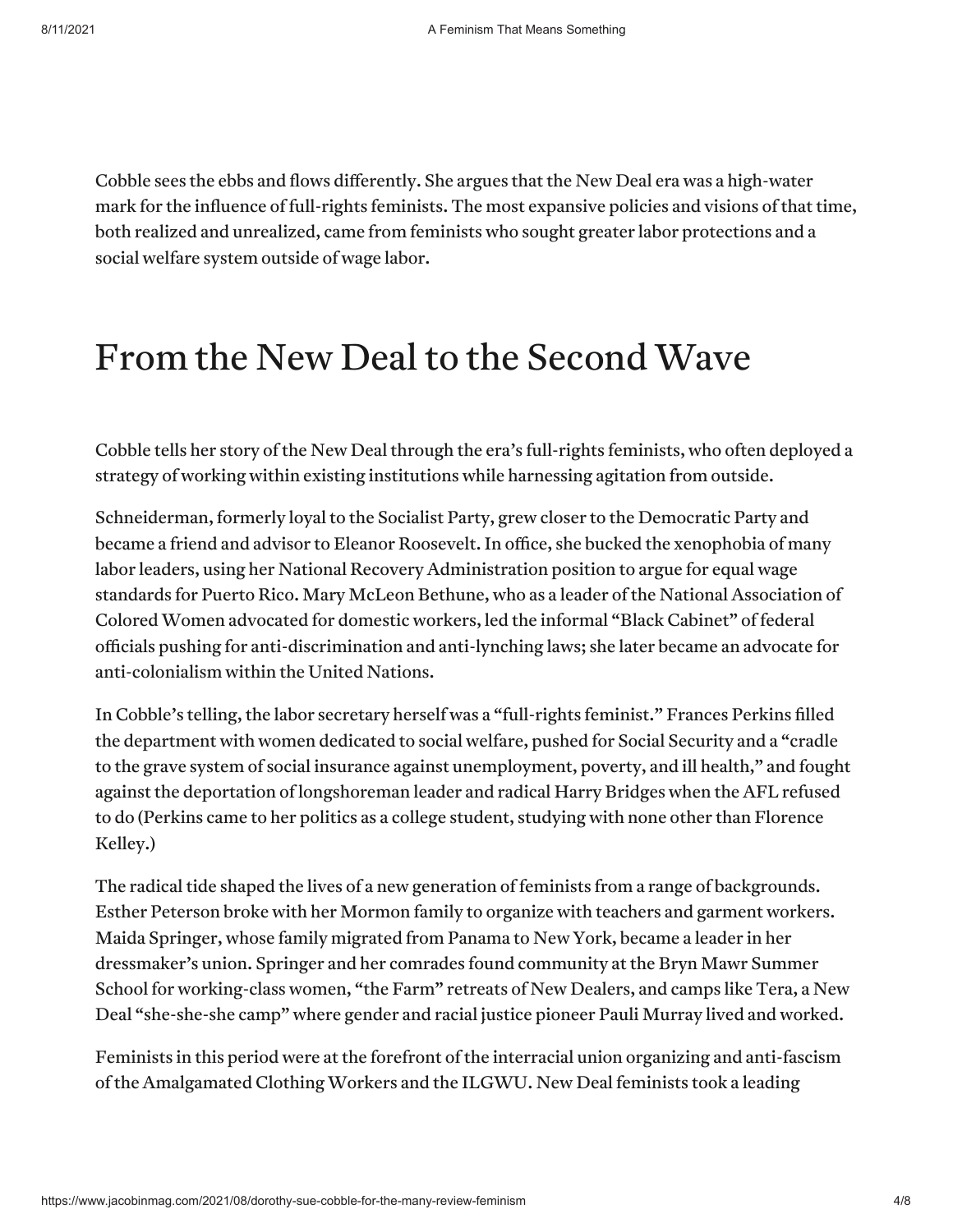international role, advocating for protections in the International Labor Organization (ILO) and the Philadelphia Declaration that served as a model for the UN Declaration of Human Rights. But more than the conferences and resolutions, it was the comradeship and expanded horizons that made internationalism important.

Springer's transformative experience was encountering black politics in London in the 1940s, where she met the Pan-Africanist George Padmore (who had broken with Moscow over its failure to embrace anti-colonialism) and Jomo Kemyatta (an anticolonial leader who became the conservative post-colonial president of Kenya). She dedicated her later life to African independence, traveling throughout the continent as an AFL representative, fighting the union's anti-Communist foreign policy.

For Frieda Miller, who started in the WTUL and had decades of government experience by the 1940s, it was watching debates within the British Labour Party about the postwar welfare state, which inspired her to think about the necessity of restructuring household work and addressing what New Deal feminists called the "double day" of working women's lives.

By the late 1940s, these prospects had dimmed. While social welfare advanced in Europe and Latin America, in the US, the Cold War chilled the work of full-rights feminists, who tried and failed to push for a "social security for all" that would have provided full employment, universal health care, and disability insurance. Perkins and Bethune were among the early targets of postwar anticommunism. Miller and Peterson soon faced government harassment as well, and the Cold War eroded international feminist networks. The WTUL, which had been pressing for government-funded child care, labor rights, and poll tax repeal, closed its doors in 1950.

Peterson and others carried on and were instrumental in the Equal Pay Act of 1963. But by the time feminist consciousness exploded in the late 1960s and 1970s, a generational chasm had opened. Younger feminists came of age through the Civil Rights Movement and were more distant from organized labor, skeptical of its leaders' anti-communism. Another key shift, one that spanned many strains of feminism, was the belief that feminism needed to be its own movement with its own organizations.

The clearest break came in 1966, when, frustrated with the slow progress on equal pay and employment, activists created the National Organization for Women, which used an insideoutside strategy of lawsuits and pickets. Feminists led grassroots efforts to repeal abortion laws and won the extension of the Fair Labor Standards Act to domestic workers. The 1975 Mexico City conference radicalized many US participants who heard the anti-imperialist case against their government directly from other women.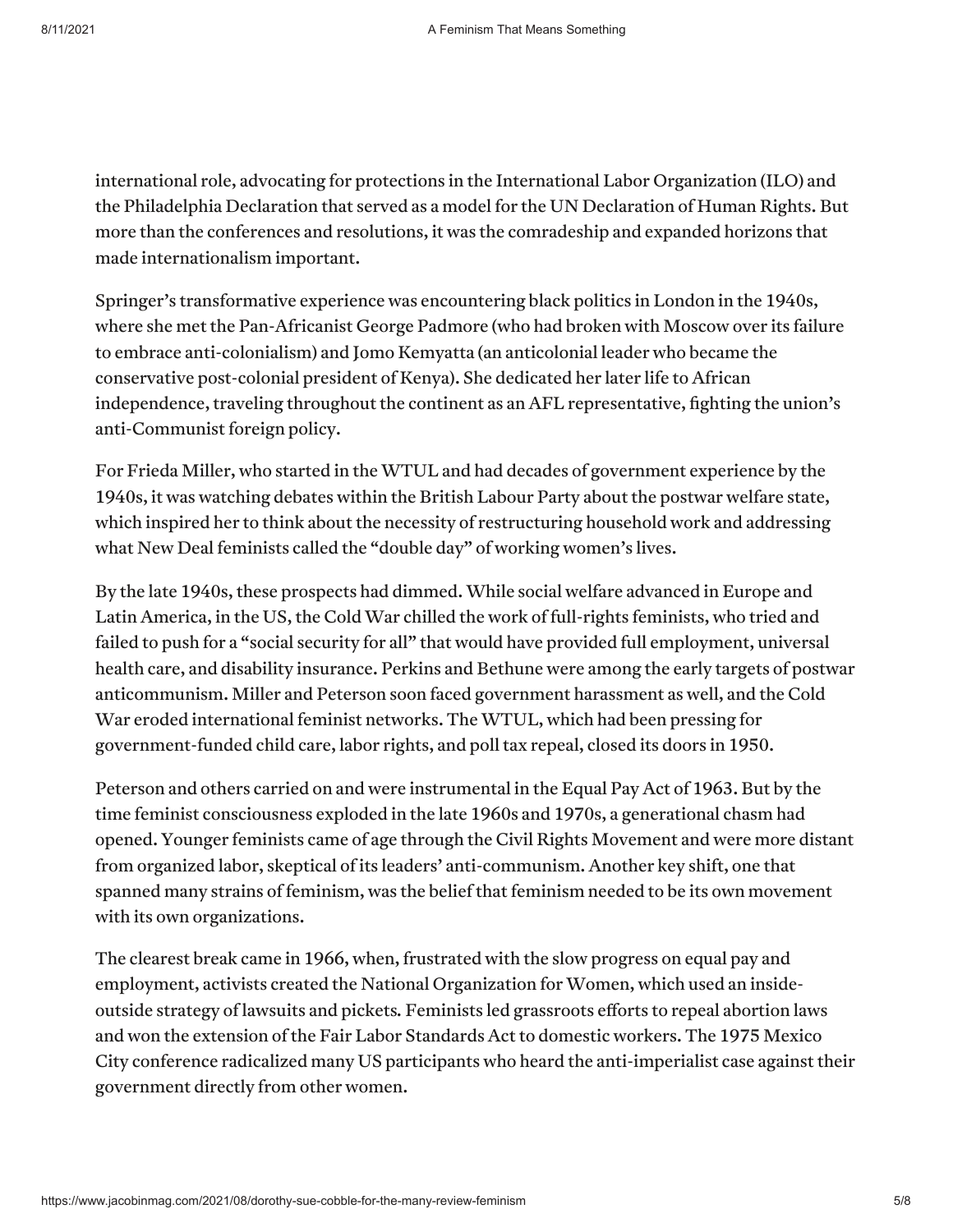Yet even as the flurry of organizing spurred previously unimaginable shifts in the public's views toward gender and sexuality, the political conditions and alliances for a fully redistributionist, prolabor program began to fade.

Murray, who had been instrumental in founding NOW, withdrew, lamenting that NOW had become dedicated "almost solely to 'women's rights' without strong bonds with other movement towards human rights." By the 1980s relative wage "gains" for women were largely the result of falling wages for men, the wage gaps between women were widening, and the neoliberal and professionalized strains of feminism were ascendent.

### A Feminism for All

Where does this leave us in 2021, when everyone knows, or claims to know, that the pandemic has revealed a "crisis of care"?

Here, Cobble's history offers powerful suggestions but leaves many questions. We learn that Esther Peterson benefited from Sweden's "mother substitute" program when she injured her knee, inspiring her to study the Swedish Home Help Program and Swedish Domestic Workers Act. We find out that when Peterson served on the Kennedy administration's Commission on the Status of Women, their report called for higher minimum wages, stronger collective bargaining laws, paid maternity leave, universal child care, Social Security benefits for homemakers, and a basic income.

Knowing this history corrects the misperception that feminists have not fought for economic rights. But it equally leaves us with a disturbing question: given that all this has been fought for, in some cases for a century-plus, why do we have almost none of those rights?

We know many of the answers: racism, anti-communism, a half-century of neoliberalism. Cobble traces all of these forces of backlash. But in focusing so much on the work of international organizations and the struggles around how resolutions were worded, debated, and passed, we sometimes lose a sense of how rights are actually won on the ground.

Schneiderman, Peterson, and Springer all moved from and between organizing workers and leading delegations, but what happens when organizing is crushed and only the delegations remain? At one point, after meticulously detailing ILO negotiations, she writes: